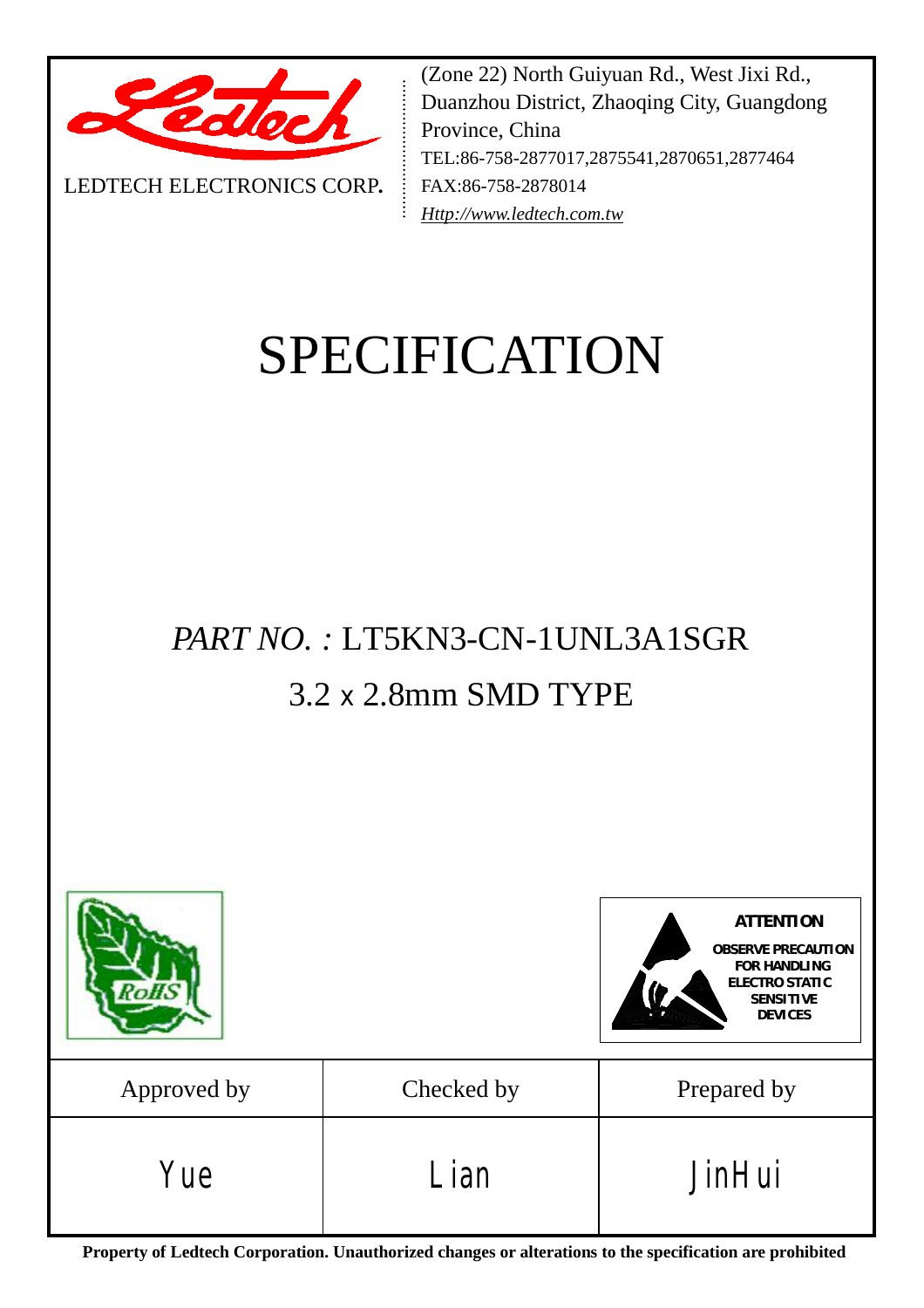

## **Package Dimensions**



#### **Notes:**

- 1. All dimensions are in mm.
- 2. Tolerance is ±0.25mm unless otherwise noted.

## **Description**

| Material       | <b>Emitting Color</b> | Lens Color             |
|----------------|-----------------------|------------------------|
| InGaN/Sapphire | White                 | <b>Yellow Diffused</b> |
|                |                       | LED Chip               |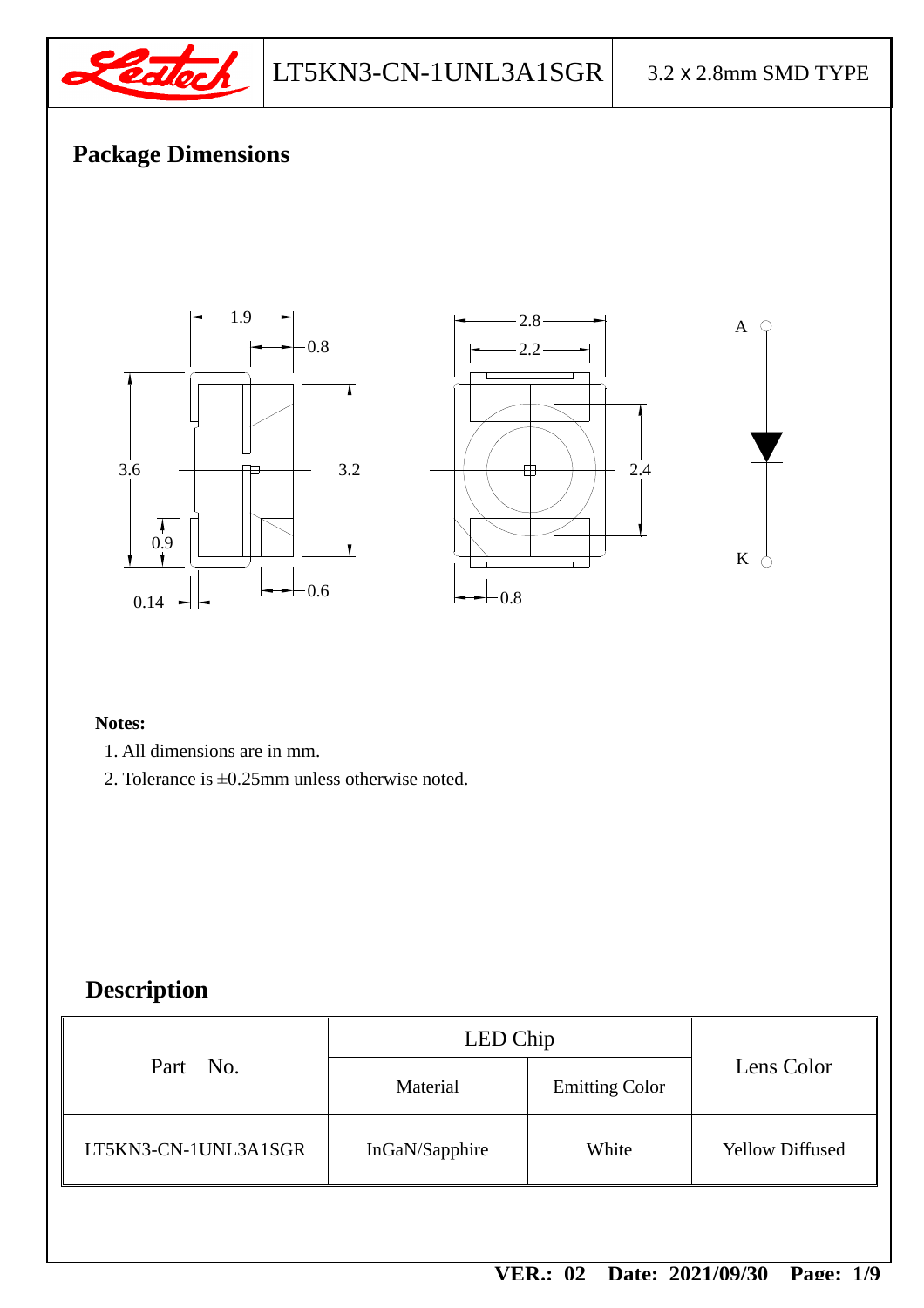

## **Absolute Maximum Ratings at Ta=25℃**

| Parameter                                          | Symbol         | Rating                                                                                    | Unit        |
|----------------------------------------------------|----------------|-------------------------------------------------------------------------------------------|-------------|
| <b>Power Dissipation</b>                           | P <sub>d</sub> | 108                                                                                       | mW          |
| Reverse Voltage                                    | $V_r$          | 5                                                                                         | V           |
| D.C. Forward Current                               | If             | 30                                                                                        | mA          |
| Peak Current (1/10Duty Cycle, 0.1 ms Pulse Width.) | If $(Peak)$    | 100                                                                                       | mA          |
| <b>Operating Temperature Range</b>                 | Topr.          | $-40$ to $+100$                                                                           | $^{\circ}C$ |
| <b>Storage Temperature Range</b>                   | Tstg.          | $-40$ to $+100$                                                                           | $^{\circ}C$ |
| <b>Soldering Temperature</b>                       | Tsld.          | Reflow Soldering: $260^{\circ}$ C for 10 sec.<br>Hand Soldering: $350^{\circ}$ for 3 sec. |             |
| Electric Static Discharge Threshold (HBM)          | <b>ESD</b>     | 1000                                                                                      | V           |

## **Electrical and Optical Characteristics:**

| Parameter                                      | Symbol         | Condition   | Min. | Typ. | Max. | Unit    |
|------------------------------------------------|----------------|-------------|------|------|------|---------|
| Luminous Intensity                             | Iv             | If= $20mA$  | 2000 | 2400 |      | mcd     |
| Luminous Flux                                  | $\Phi$ v       | $If = 20mA$ |      | 7    |      | lm      |
| <b>Forward Voltage</b>                         | Vf             | If= $20mA$  |      | 3.2  | 3.6  | V       |
| <b>CIE</b> Chromaticity<br>Coordinates: X Axis | X              | $If = 20mA$ |      | 0.28 |      |         |
| <b>CIE</b> Chromaticity<br>Coordinates: Y Axis | Y              | If= $20mA$  |      | 0.27 |      |         |
| <b>Reverse Current</b>                         | $\mathbf{I}$ r | $Vr=5V$     |      |      | 50   | $\mu$ A |
| Viewing Angle                                  | $2 \theta$ 1/2 | If= $20mA$  |      | 120  |      | deg     |

Notes: 1.Tolerance of Luminous Intensity is ±15%

2.Tolerance of Forward Voltage is ±0.1V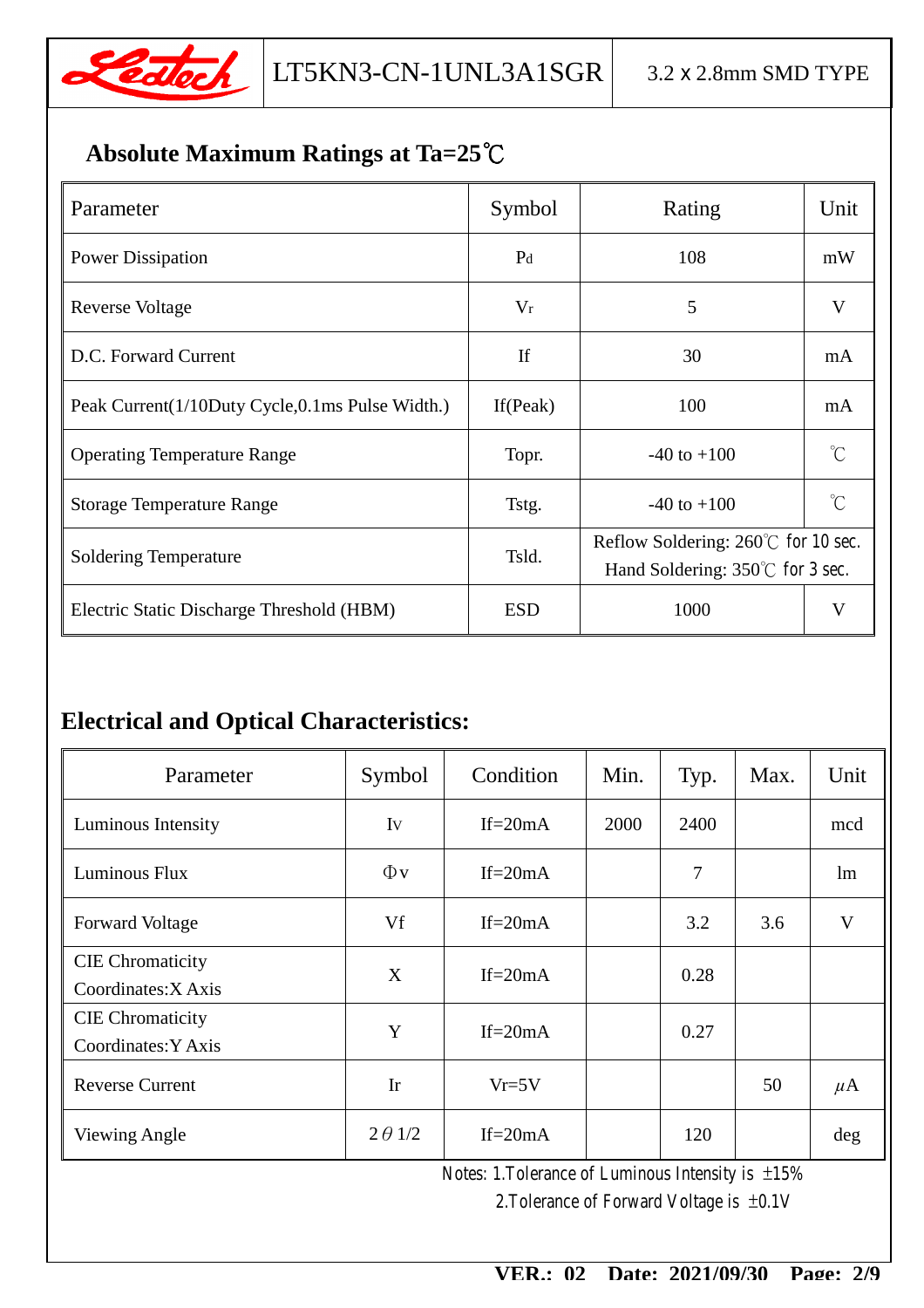

## **Chromaticity Coordinates Specifications for Bin Grading:**

COLOR RANKS (IF=20mA.Ta=25℃)

| <b>BIN</b>     | <b>RANK</b> |       |       |       |       |  |
|----------------|-------------|-------|-------|-------|-------|--|
| A <sub>3</sub> | X           | 0.260 | 0.270 | 0.281 | 0.271 |  |
|                | Y           | 0.248 | 0.265 | 0.256 | 0.239 |  |
| A1             | X           | 0.270 | 0.280 | 0.291 | 0.281 |  |
|                | Y           | 0.265 | 0.282 | 0.273 | 0.256 |  |
| B1             | X           | 0.28  | 0.288 | 0.299 | 0.291 |  |
|                | Y           | 0.282 | 0.294 | 0.286 | 0.273 |  |

Note: X.Y Tolerance each Bin limit is±0.01.

## **Chromaticity Coordinates & Bin grading diagram:**

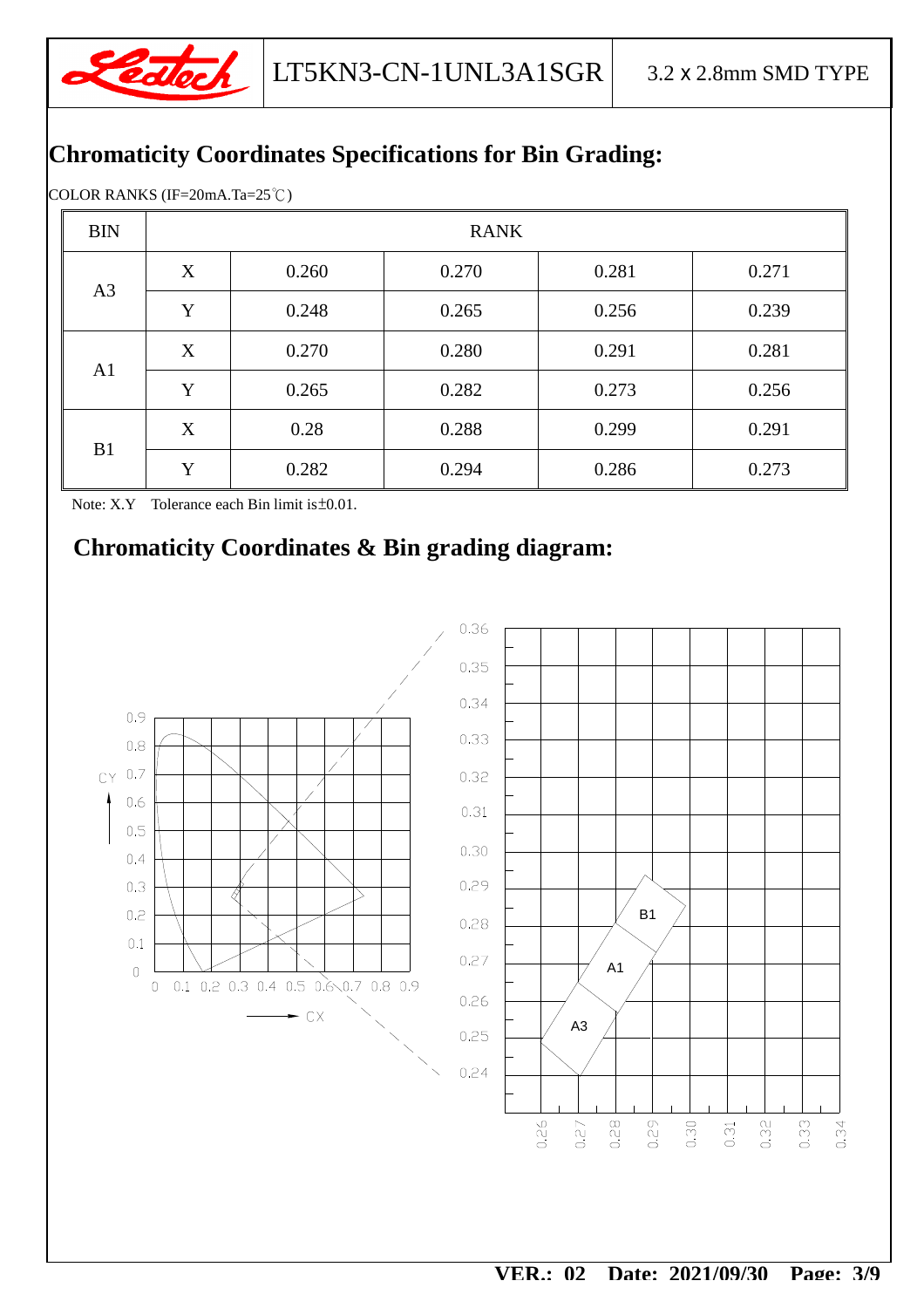

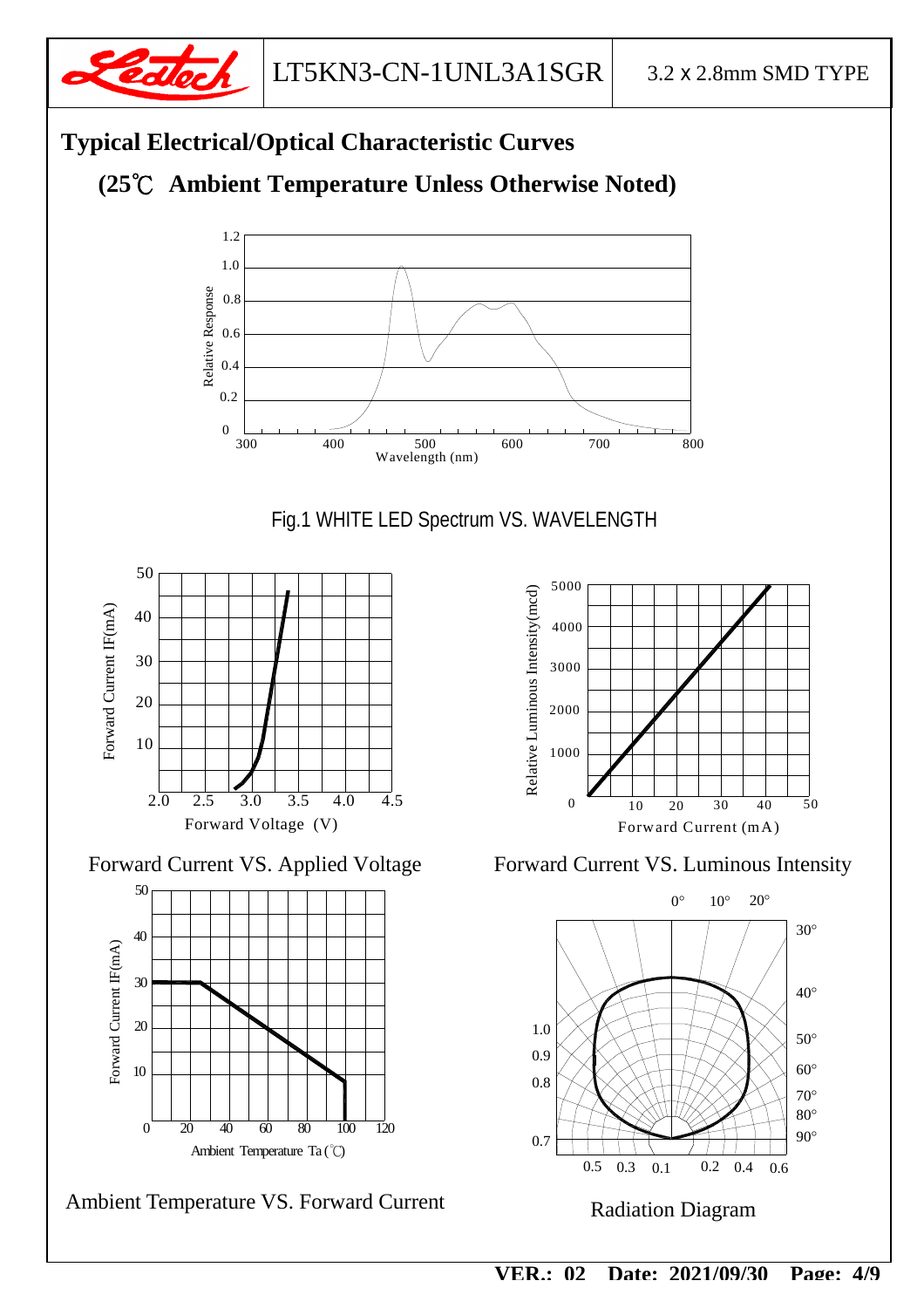

#### PRECAUTION IN USE

#### Storage

**Recommended storage environment** 

**Temperature:**  $5^{\circ}C \sim 30^{\circ}C (41^{\circ}F \sim 86^{\circ}F)$ 

**Humidity: 60% RH Max.** 

**Moisture measures: Please refer to Moisture-sensitive label on reels package bags.** 

**If unused LEDs remain, they should be stored in moisture proof packages, such as sealed container with packages of moisture absorbent material (silica gel). It is also recommended to return the LEDs to the original moisture proof bag and to reseal the moisture proof bag again. Fold the opened bag firmly and keep in dry environment.** 

#### **Soldering**

| <b>Soldering</b><br><b>Reflow</b> |                       |                           | <b>Soldering</b><br>Hand |                 |  |
|-----------------------------------|-----------------------|---------------------------|--------------------------|-----------------|--|
|                                   | <b>Lead Solder</b>    | <b>Lead – free Solder</b> |                          |                 |  |
| <b>Pre-heat</b>                   | $120 - 150^{\circ}$ C | $180 - 200^{\circ}C$      | <b>Temperature</b>       | 350°C Max.      |  |
| <b>Pre-heat time</b>              | 120sec. Max.          | 120sec. Max.              | <b>Soldering time</b>    | 3sec. Max.      |  |
| Peak temperature                  | 240°C Max.            | 260°C Max.                |                          | (one time only) |  |
| <b>Soldering time</b>             | 10sec. Max.           | 10sec. Max.               |                          |                 |  |
| <b>Condition</b>                  | refer to              | refer to                  |                          |                 |  |
|                                   | Temperature-          | Temperature-              |                          |                 |  |
|                                   | profile 1             | profile 2                 |                          |                 |  |

**\*After reflow soldering rapid cooling should be avoided.** 

**[Temperature-profile (Surface of circuit board)] Use the conditions shown to the under figure. <1 : Lead Solder> <2 : Lead-free Solder>**



 $1 - 5^{\circ}$ C/sec.  $\longrightarrow 260^{\circ}$ CMax.



#### **[ Recommended soldering pad design ]**

**Use the following conditions shown in the figure.** 



(UNIT:mm)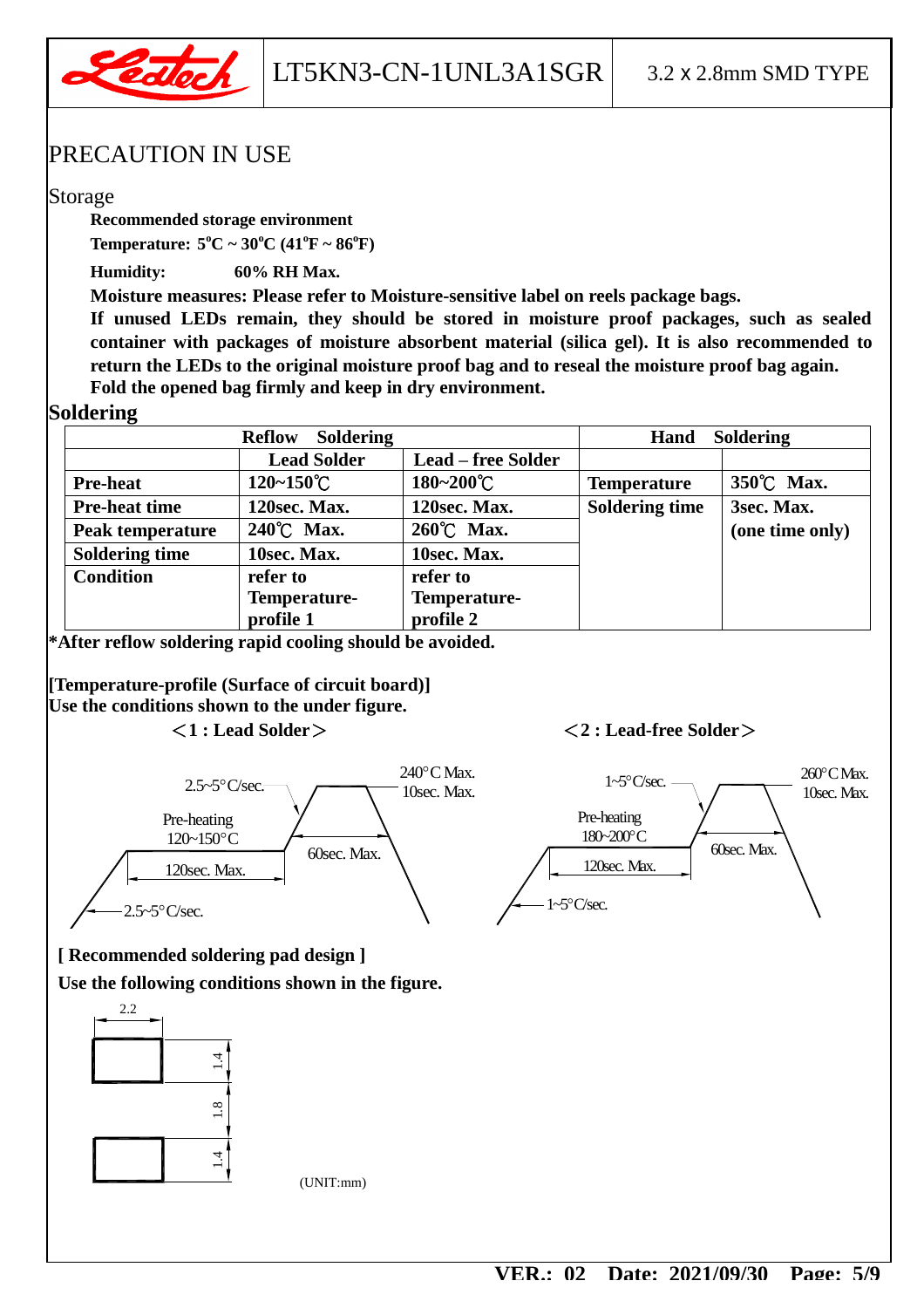

#### **Sulfur-sensitive**

- l **There is silver-plated metal part on the inner/outer side of the outer package. If exposed to the condition with corrosive gas, the silver plating surface may go bad, which will affect soldering strength and optical properties. Therefore, after opening it must be kept in a sealed container, etc.**
- l **Materials contain sulfur component (gasket, adhesive, etc.) may have bad effects on the surface of the coating, so please do not use such materials in the product.**
- l **In cardboard boxes and rubber, even in the atmosphere may contain minute amount of corrosive gases; In addition, the resin material may also contain halogen which has a bad effect on the surface of the coating.**
- l **Even if the soldering installation and product assembly finished, by the effect of corrosive gas generated by relative materials of LED and external injected, the coating surface may go bad, so it is necessary to design the product taking into account the above factors.**
- l **If requires, it is best to use a silicone washer, but be aware that low molecular silicone may cause the product poor contact.**
- l **Keep the product in location where has less temperature change, because moisture condensation would be generated under a condition of strong temperature change.**

### **DISCLAIMER**

- **1. Our department reserves the right(s) on the adjustment of product material mix for the specification.**
- **2.The product meets our department published specification for a period of twelve (12) months from date of shipment.**
- **3.The graphs shown in this datasheet are representing typical data only and do not show guaranteed values.**
- **4.When using this product, please observe the absolute maximum ratings and the instructions for using outlined in these specification sheets. Our department assumes no responsibility for any damage resulting from the use of the product which does not comply with the absolute maximum ratings and the instructions included in these specification sheets.**
- **5.These specification sheets include materials protected under copyright of our department. Reproduction in any form is prohibited without obtaining our department's prior consent.**
- **6.This product is not intended to be used for military, aircraft, automotive, medical, life sustaining or life saving applications or any other application which can result in human injury or death.**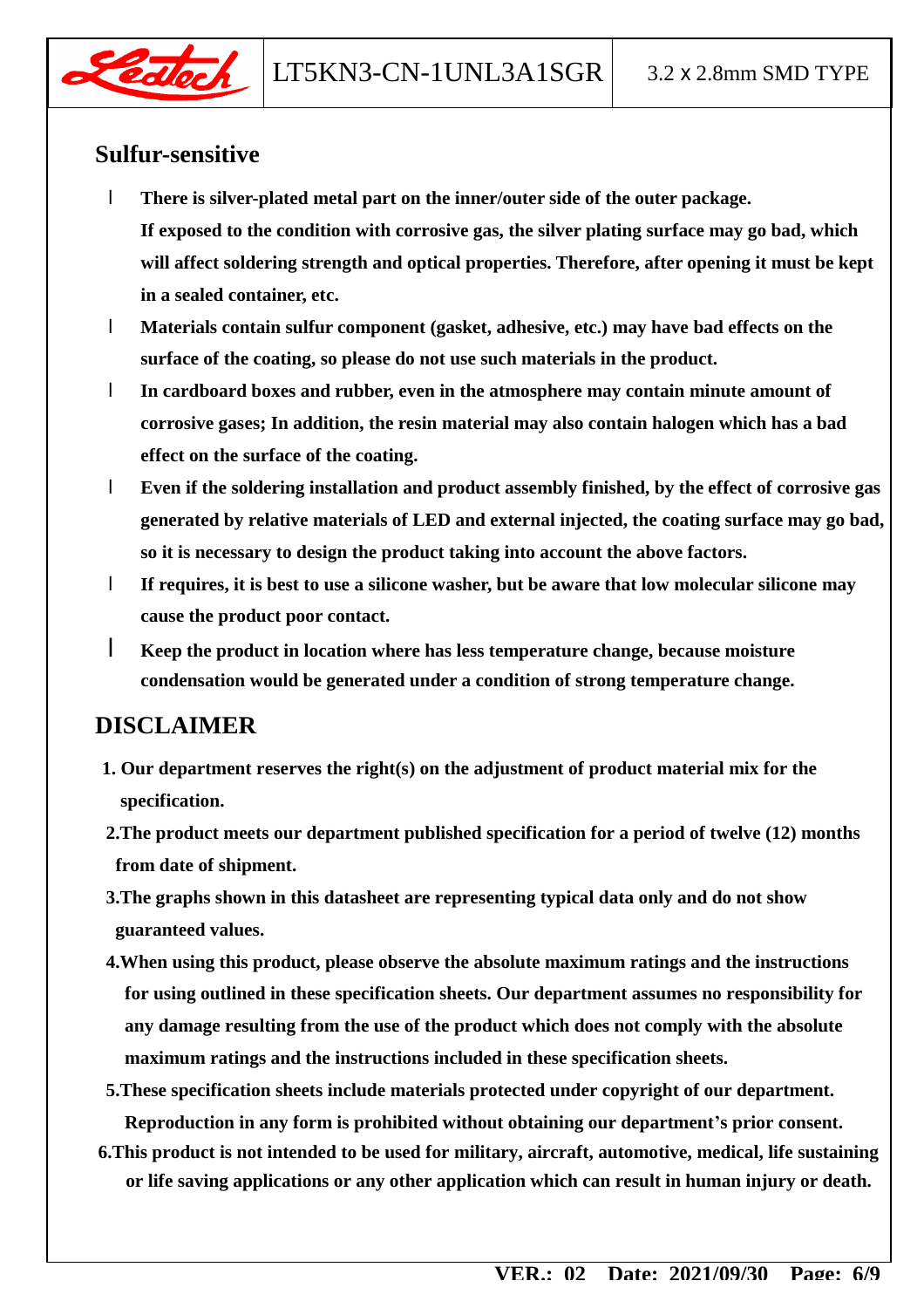

## **Handling of Silicone Resin LEDs**

#### **Handling Indications**

**During processing, mechanical stress on the surface should be minimized as much as possible. Sharp objects of all types should not be used to pierce the sealing compound** 



#### **Figure 1**

**In general, LEDs should only be handled from the side. By the way, this also applies to LEDs without a silicone sealant, since the surface can also become scratched.** 



#### **Figure 2**

**When populating boards in SMT production, there are basically no restrictions regarding the form of the pick and place nozzle, except that mechanical pressure on the surface of the resin must be prevented.** 

**This is assured by choosing a pick and place nozzle which is larger than the LED's reflector area.**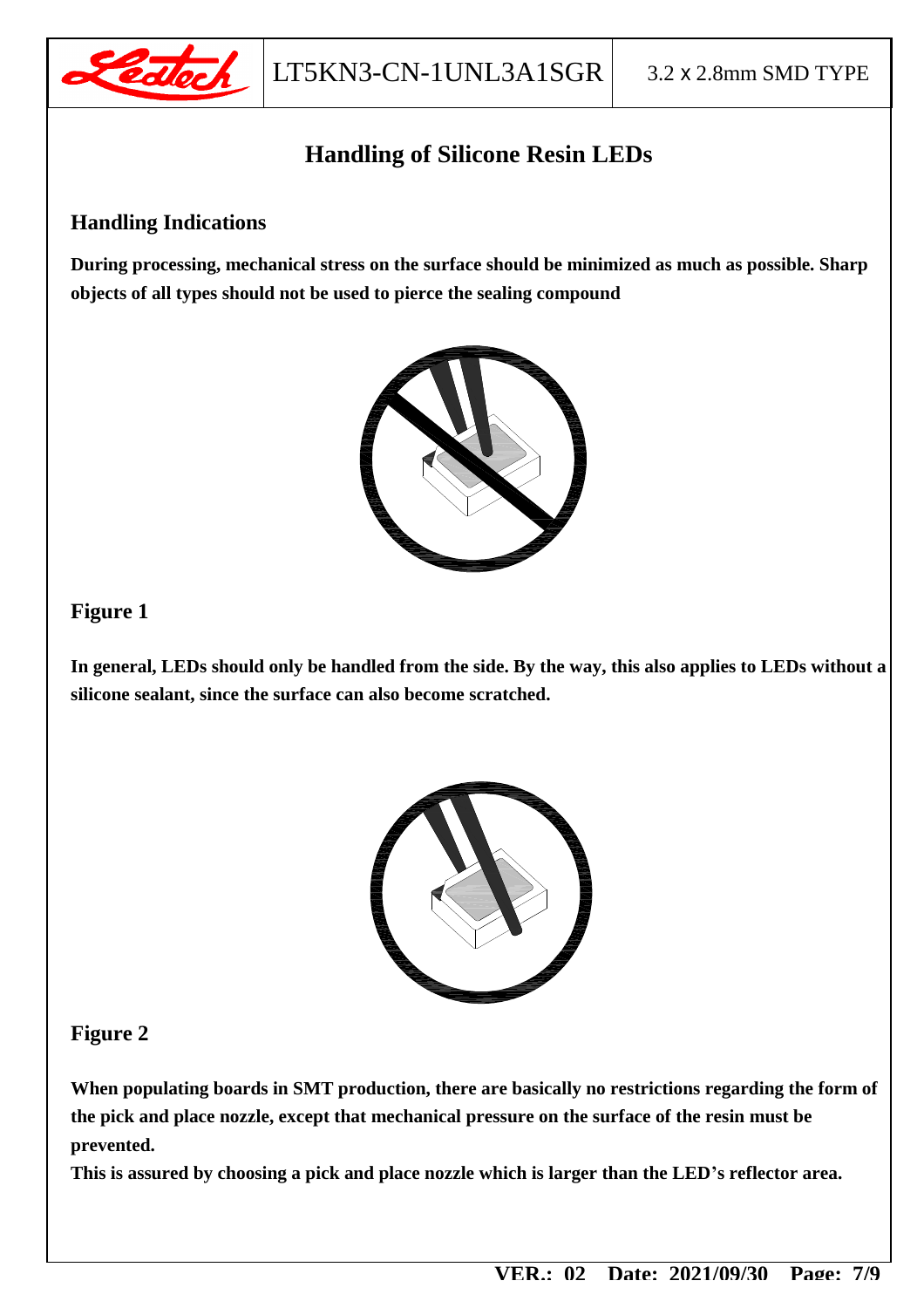

## **Dimensions for Tape**